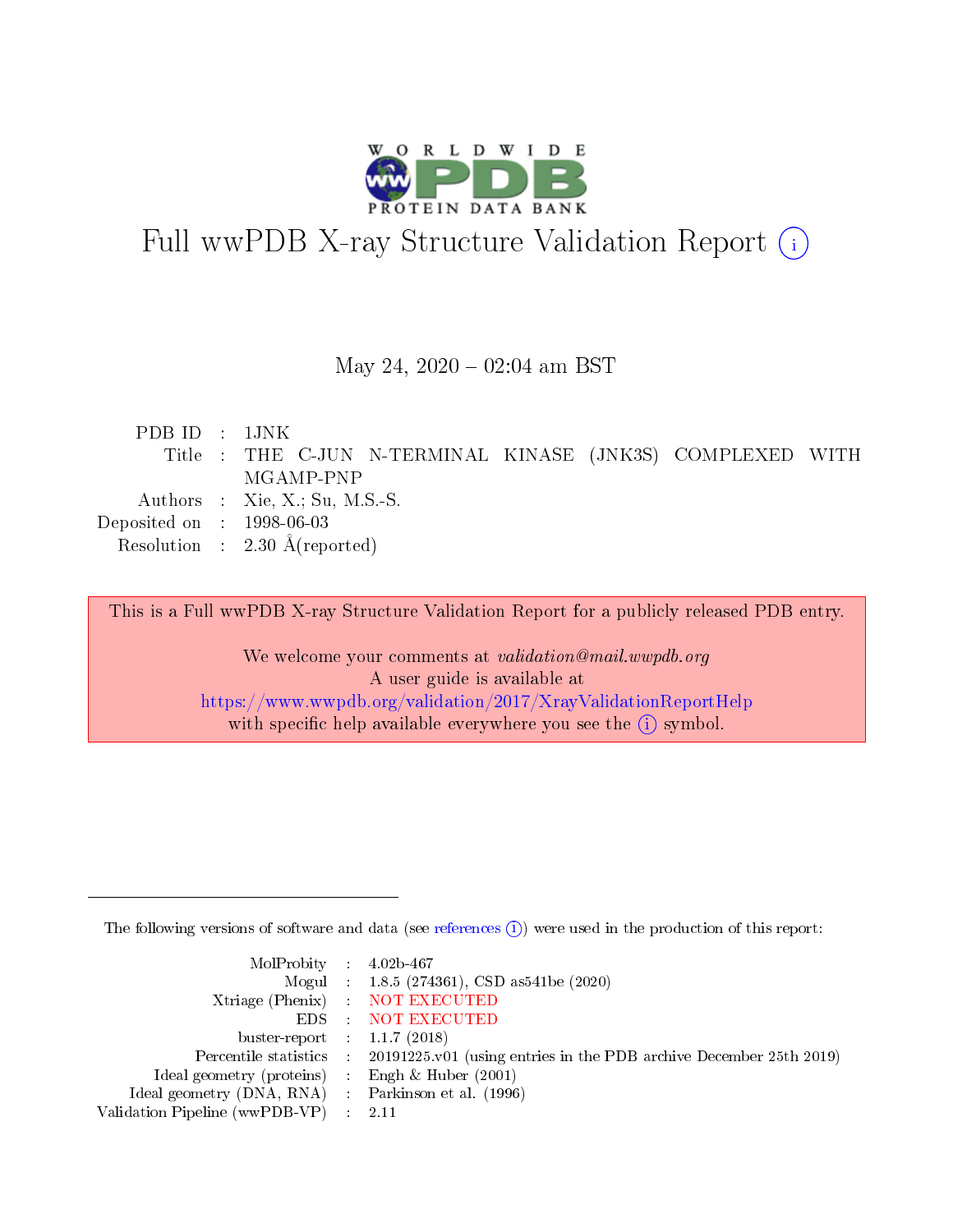# 1 [O](https://www.wwpdb.org/validation/2017/XrayValidationReportHelp#overall_quality)verall quality at a glance  $(i)$

The following experimental techniques were used to determine the structure: X-RAY DIFFRACTION

The reported resolution of this entry is 2.30 Å.

Percentile scores (ranging between 0-100) for global validation metrics of the entry are shown in the following graphic. The table shows the number of entries on which the scores are based.



| Metric.               | Whole archive       | Similar resolution                                       |  |  |
|-----------------------|---------------------|----------------------------------------------------------|--|--|
|                       | (# $\rm{Entries}$ ) | $(\#\text{Entries}, \text{resolution range}(\text{\AA})$ |  |  |
| Clashscore            | 141614              | $5643(2.30-2.30)$                                        |  |  |
| Ramachandran outliers | 138981              | $5575(2.30-2.30)$                                        |  |  |
| Sidechain outliers    | 138945              | $5575(2.30-2.30)$                                        |  |  |

The table below summarises the geometric issues observed across the polymeric chains and their fit to the electron density. The red, orange, yellow and green segments on the lower bar indicate the fraction of residues that contain outliers for  $\geq=3$ , 2, 1 and 0 types of geometric quality criteria respectively. A grey segment represents the fraction of residues that are not modelled. The numeric value for each fraction is indicated below the corresponding segment, with a dot representing fractions  $\leq=5\%$ 

Note EDS was not executed.

| Mol | Chain | Length | Quality of chain |     |     |
|-----|-------|--------|------------------|-----|-----|
|     |       | 423    | 61%              | 19% | 18% |

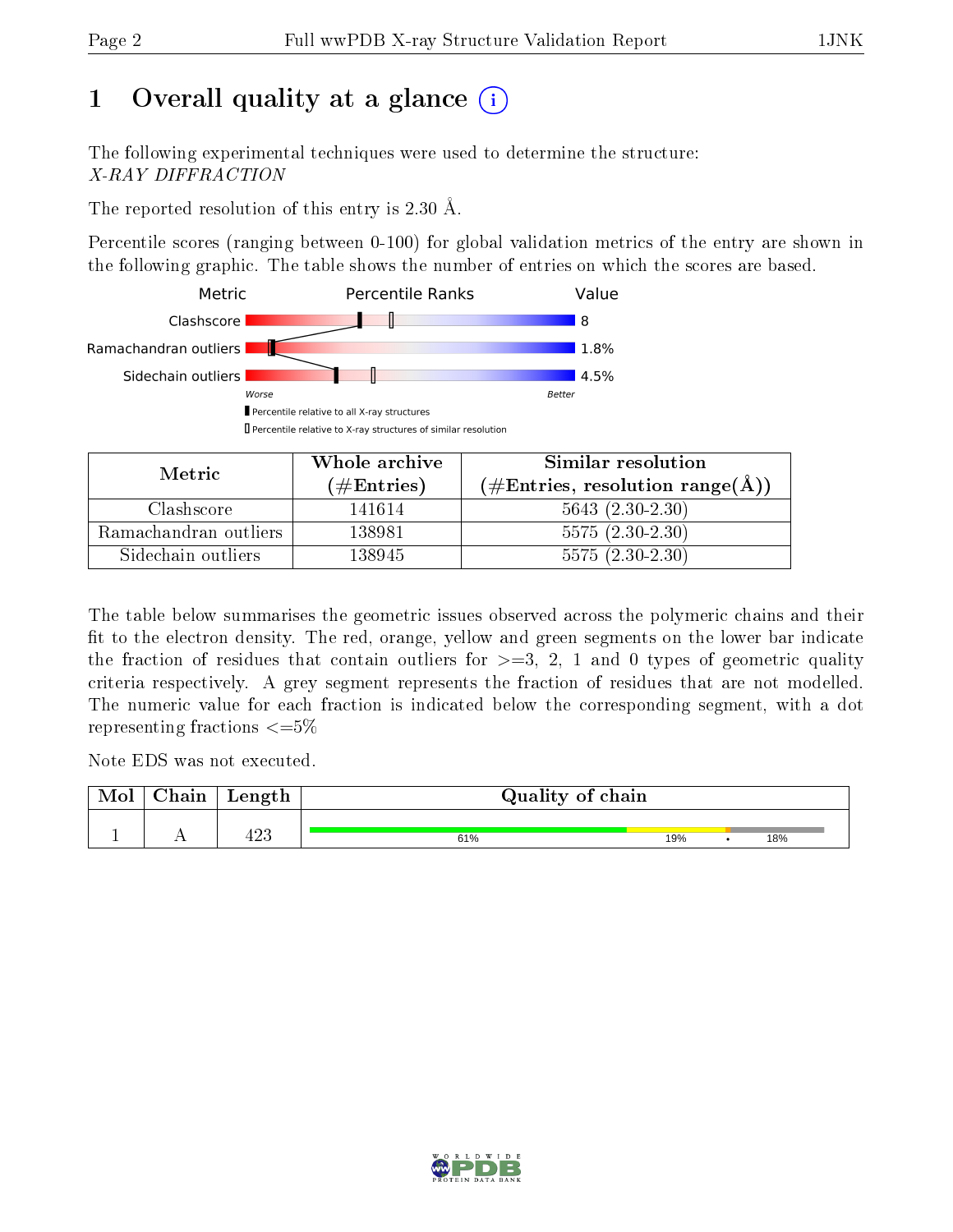# 2 Entry composition (i)

There are 4 unique types of molecules in this entry. The entry contains 3016 atoms, of which 0 are hydrogens and 0 are deuteriums.

In the tables below, the ZeroOcc column contains the number of atoms modelled with zero occupancy, the AltConf column contains the number of residues with at least one atom in alternate conformation and the Trace column contains the number of residues modelled with at most 2 atoms.

• Molecule 1 is a protein called C-JUN N-TERMINAL KINASE.

| Mol | Chain | Residues | Atoms                    |     |     |     | ZeroOcc  | $\mid$ AltConf $\mid$ Trace $\mid$ |  |  |
|-----|-------|----------|--------------------------|-----|-----|-----|----------|------------------------------------|--|--|
|     |       | 346      | $\mathrm{Total}$<br>2800 | 799 | 474 | 506 | ∼<br>ി 1 |                                    |  |  |

• Molecule 2 is MAGNESIUM ION (three-letter code: MG) (formula: Mg).

|  | Mol $\vert$ Chain $\vert$ Residues $\vert$ | <b>Atoms</b> | $ZeroOcc \   \ AltConf$ |
|--|--------------------------------------------|--------------|-------------------------|
|  |                                            | Total        |                         |

 Molecule 3 is PHOSPHOAMINOPHOSPHONIC ACID-ADENYLATE ESTER (three-letter code: ANP) (formula:  $C_{10}H_{17}N_6O_{12}P_3$ ).



|  | Chain   Residues | Atoms     |  |  |  | $ZeroOcc$   AltConf |  |
|--|------------------|-----------|--|--|--|---------------------|--|
|  |                  | fotal C N |  |  |  |                     |  |

• Molecule 4 is water.

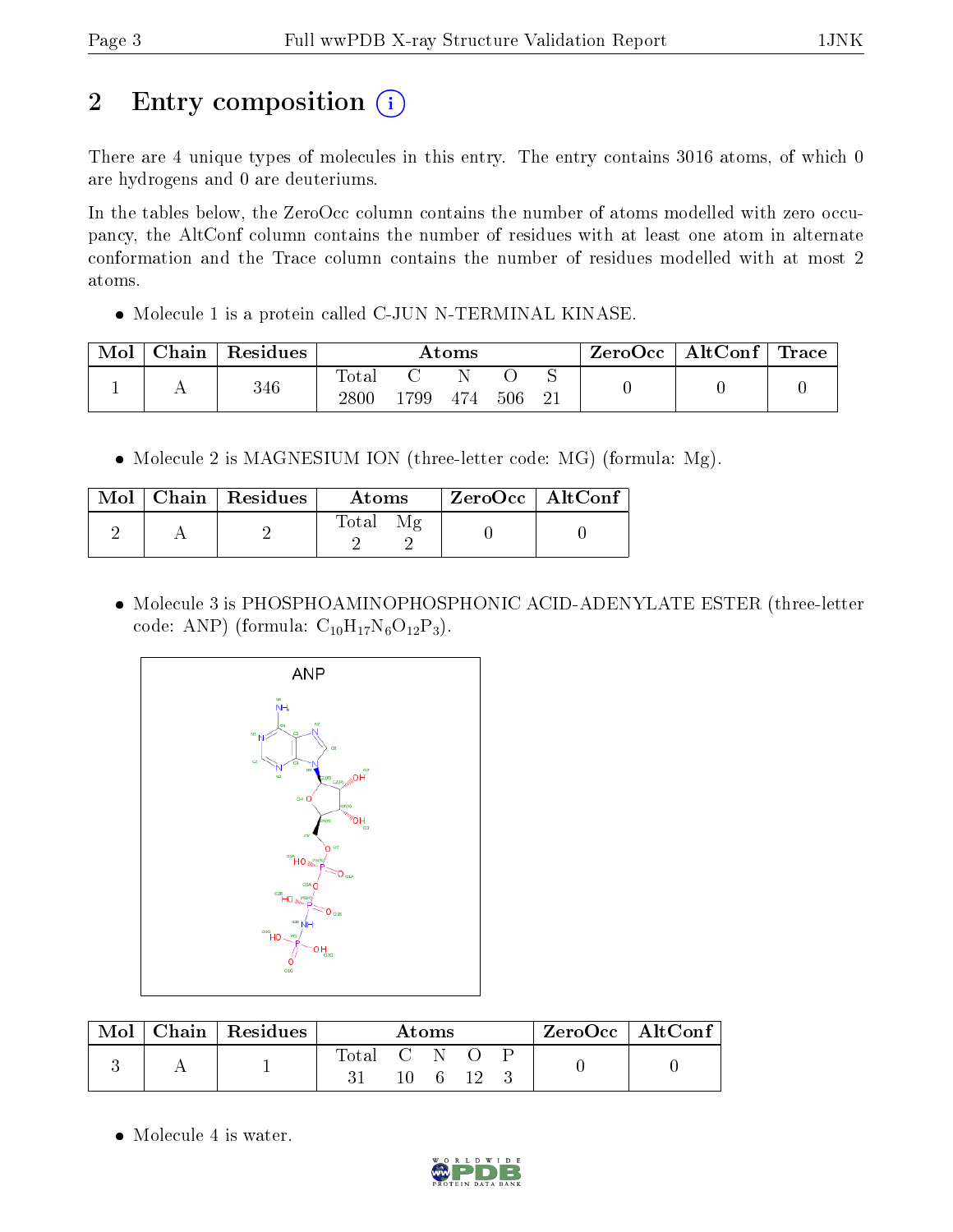|  | $Mol$   Chain   Residues | Atoms               | $ZeroOcc \mid AltConf$ |  |
|--|--------------------------|---------------------|------------------------|--|
|  | 183                      | Total<br>183<br>183 |                        |  |

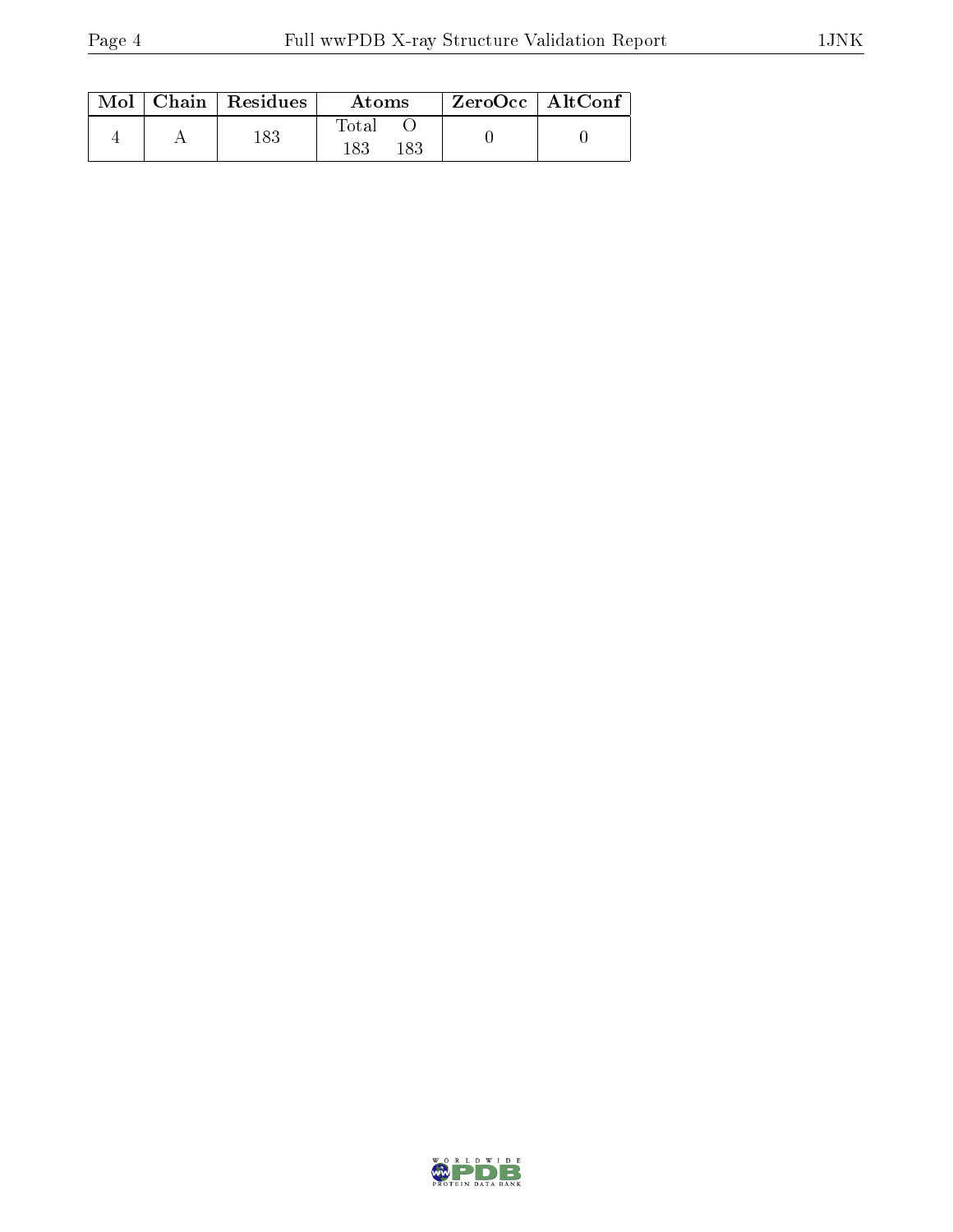# 3 Residue-property plots  $(i)$

These plots are drawn for all protein, RNA and DNA chains in the entry. The first graphic for a chain summarises the proportions of the various outlier classes displayed in the second graphic. The second graphic shows the sequence view annotated by issues in geometry. Residues are colorcoded according to the number of geometric quality criteria for which they contain at least one outlier: green  $= 0$ , yellow  $= 1$ , orange  $= 2$  and red  $= 3$  or more. Stretches of 2 or more consecutive residues without any outlier are shown as a green connector. Residues present in the sample, but not in the model, are shown in grey.

Note EDS was not executed.

• Molecule 1: C-JUN N-TERMINAL KINASE



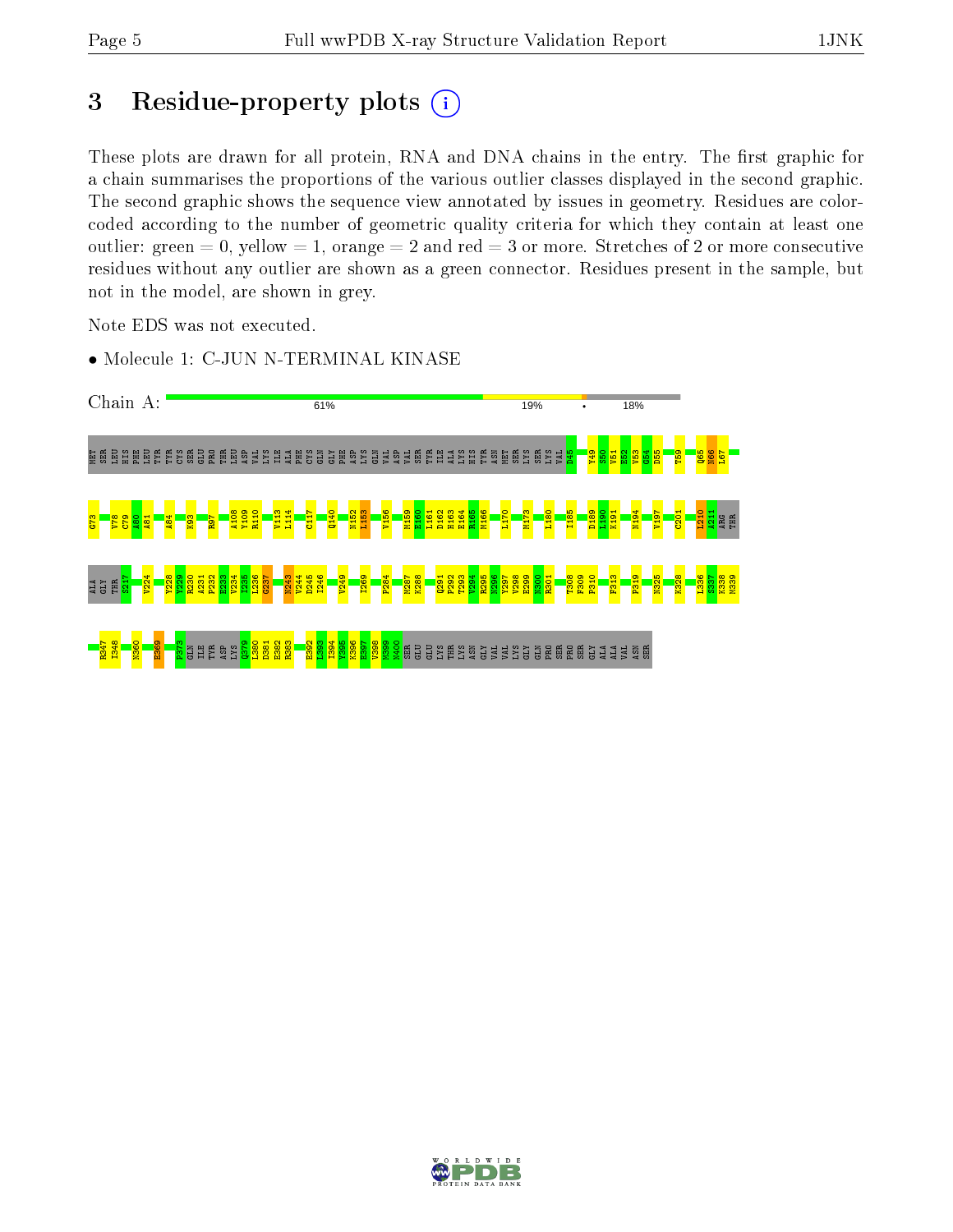# 4 Data and refinement statistics  $(i)$

Xtriage (Phenix) and EDS were not executed - this section is therefore incomplete.

| Property                               | Value                                             | Source    |  |
|----------------------------------------|---------------------------------------------------|-----------|--|
| Space group                            | P 21 21 21                                        | Depositor |  |
| Cell constants                         | $51.50\text{\AA}$<br>71.24Å<br>$107.60\text{\AA}$ | Depositor |  |
| a, b, c, $\alpha$ , $\beta$ , $\gamma$ | $90.00^\circ$<br>$90.00^\circ$<br>$90.00^\circ$   |           |  |
| Resolution (A)                         | 30.00<br>$-2.30$                                  | Depositor |  |
| % Data completeness                    | 88.3 (30.00-2.30)                                 | Depositor |  |
| (in resolution range)                  |                                                   |           |  |
| $R_{merge}$                            | 0.05                                              | Depositor |  |
| $\mathrm{R}_{sym}$                     | Not available)                                    | Depositor |  |
| Refinement program                     | X-PLOR 3.843                                      | Depositor |  |
| $R, R_{free}$                          | 0.222<br>, 0.274                                  | Depositor |  |
| Estimated twinning fraction            | No twinning to report.                            | Xtriage   |  |
| Total number of atoms                  | 3016                                              | wwPDB-VP  |  |
| Average B, all atoms $(A^2)$           | 27.0                                              | wwPDB-VP  |  |

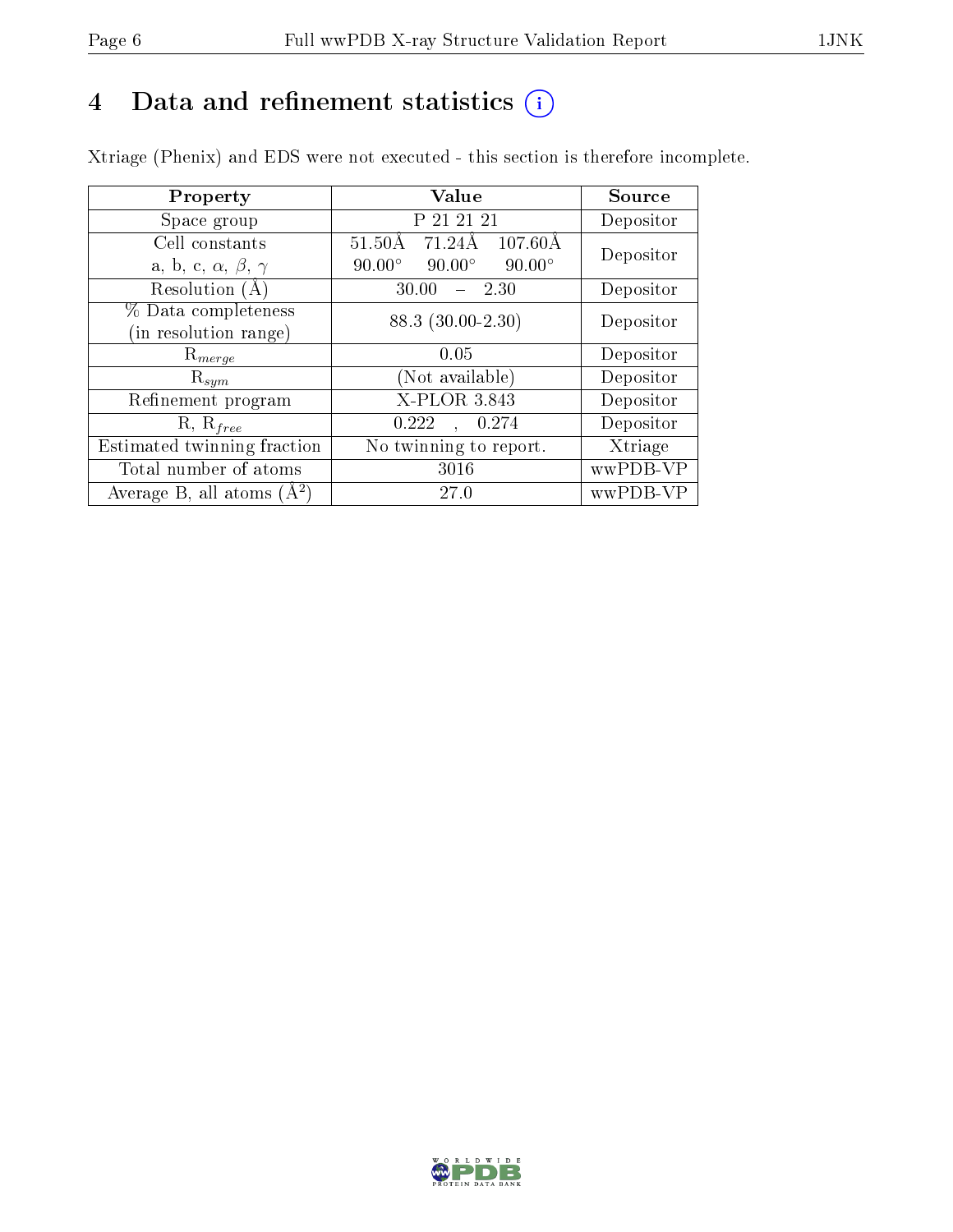# 5 Model quality  $(i)$

# 5.1 Standard geometry  $(i)$

Bond lengths and bond angles in the following residue types are not validated in this section: MG, ANP

The Z score for a bond length (or angle) is the number of standard deviations the observed value is removed from the expected value. A bond length (or angle) with  $|Z| > 5$  is considered an outlier worth inspection. RMSZ is the root-mean-square of all Z scores of the bond lengths (or angles).

| $Mol$   Chain |      | Bond lengths                    | Bond angles |        |  |
|---------------|------|---------------------------------|-------------|--------|--|
|               |      | RMSZ $ #Z  > 5$ RMSZ $ #Z  > 5$ |             |        |  |
|               | 0.39 | 0/2864                          | 0.68        | 0/3877 |  |

There are no bond length outliers.

There are no bond angle outliers.

There are no chirality outliers.

There are no planarity outliers.

## 5.2 Too-close contacts  $(i)$

In the following table, the Non-H and H(model) columns list the number of non-hydrogen atoms and hydrogen atoms in the chain respectively. The H(added) column lists the number of hydrogen atoms added and optimized by MolProbity. The Clashes column lists the number of clashes within the asymmetric unit, whereas Symm-Clashes lists symmetry related clashes.

|  |      |      | Mol   Chain   Non-H   H(model)   H(added)   Clashes   Symm-Clashes |
|--|------|------|--------------------------------------------------------------------|
|  | 2800 | 2812 |                                                                    |
|  |      |      |                                                                    |
|  |      |      |                                                                    |
|  | 183  |      |                                                                    |
|  | 3016 | 2825 |                                                                    |

The all-atom clashscore is defined as the number of clashes found per 1000 atoms (including hydrogen atoms). The all-atom clashscore for this structure is 8.

All (47) close contacts within the same asymmetric unit are listed below, sorted by their clash magnitude.

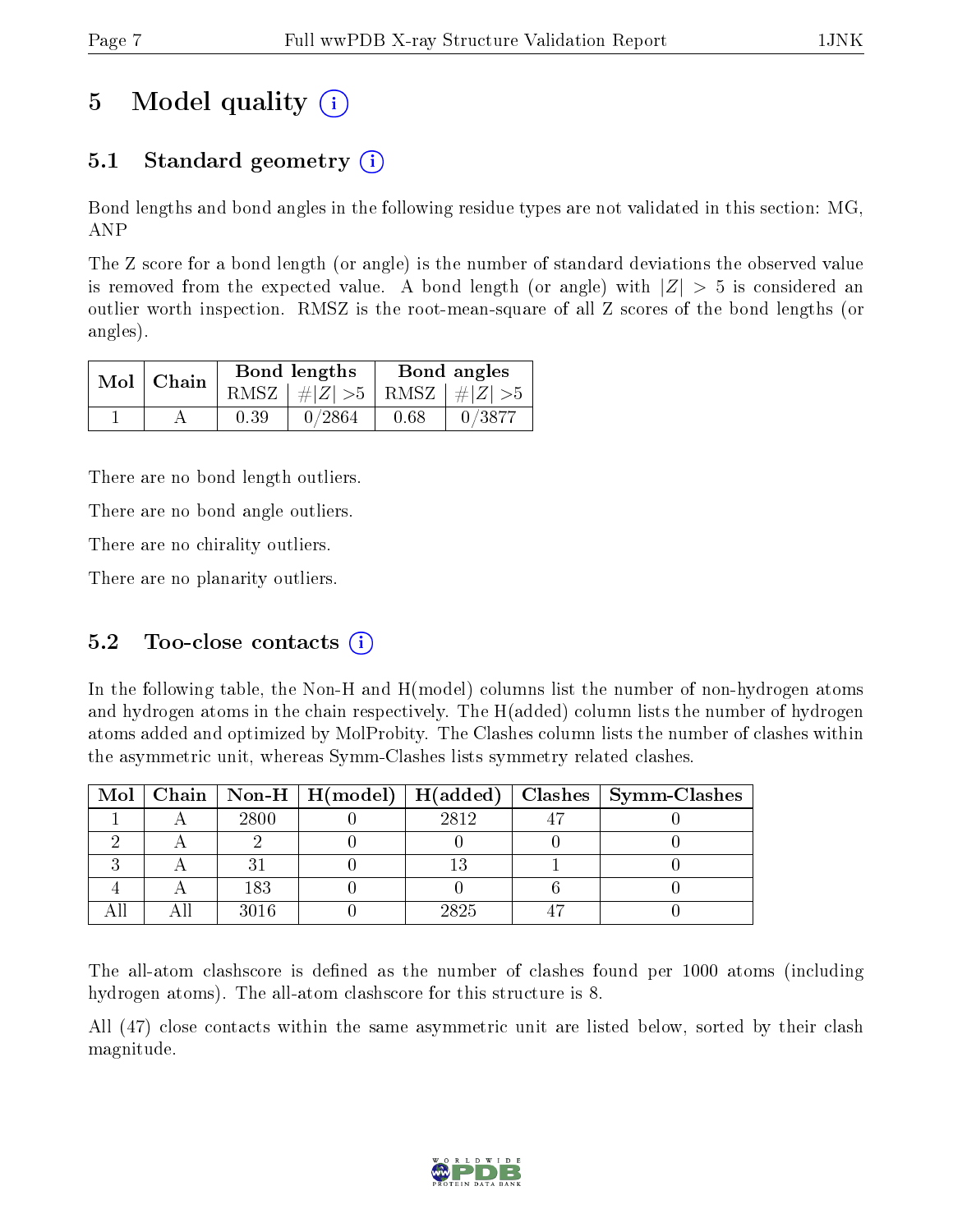| Atom-1                     | Atom-2                                  | Interatomic      | Clash           |  |
|----------------------------|-----------------------------------------|------------------|-----------------|--|
|                            |                                         | distance $(\AA)$ | overlap $(\AA)$ |  |
| 1: A:319: PRO:O            | 1:A:325:ASN:HB3                         | 1.83             | 0.79            |  |
| 1: A:53:VAL:HG11           | 1: A:79: CYS:SG                         | 2.29             | 0.72            |  |
| $1:A:\overline{97:ARG:HE}$ | 1:A:140:GLN:HE21                        | 1.43             | 0.67            |  |
| 1:A:194:ASN:HB2            | 4:A:2060:HOH:O                          | 1.96             | 0.66            |  |
| 1:A:394:ILE:O              | 1:A:398:VAL:H G23                       | 1.98             | 0.63            |  |
| 1:A:114:LEU:HA             | 1: A: 117: CYS: SG                      | 2.39             | 0.62            |  |
| 1: A:156: VAL:O            | $1:\overline{A}:159:\overline{MET:HG2}$ | 2.02             | 0.60            |  |
| 1: A: 392: GLU:O           | 1:A:396:LYS:HG2                         | 2.04             | 0.58            |  |
| 1:A:243:ASN:ND2            | 1:A:347:ARG:HB3                         | 2.19             | 0.57            |  |
| 1: A:73: GLY:HA3           | 3:A:1001:AND:O1B                        | 2.06             | 0.56            |  |
| 1: A:191:LYS:HE3           | 1:A:194:ASN:HD21                        | 1.70             | 0.56            |  |
| 1:A:189:ASP:HB2            | 1: A:210:LEU:HD13                       | 1.90             | 0.54            |  |
| 1: A:109:TYR:O             | 1:A:113:VAL:HG23                        | 2.08             | 0.53            |  |
| 1:A:210:LEU:HD21           | 1:A:230:ARG:NH1                         | 2.24             | 0.52            |  |
| 1:A:269:ILE:HG23           | 1: A:297:TYR:OH                         | 2.09             | 0.52            |  |
| 1:A:65:GLN:OE1             | 1:A:84:ALA:HB2                          | 2.11             | 0.50            |  |
| 1:A:291:GLN:HG3            | 1:A:292:PRO:HD2                         | 1.93             | 0.49            |  |
| 1:A:295:ARG:NH1            | 4:A:2147:HOH:O                          | 2.46             | 0.48            |  |
| 1: A:114: LEU: HD22        | 1: A:185: ILE: HD11                     | 1.95             | 0.47            |  |
| 1: A:110:ARG:NH1           | 4: A: 2156: HOH:O                       | 2.48             | 0.47            |  |
| 1:A:161:LEU:HD12           | 4:A:2172:HOH:O                          | 2.16             | 0.46            |  |
| 1:A:232:PRO:HD2            | 1:A:347:ARG:HH22                        | 1.80             | 0.46            |  |
| 1:A:288:LYS:N              | 1: A:288:LYS:HD2                        | 2.31             | 0.46            |  |
| 1: A:308:THR:HB            | 1: A:310: PRO:HD2                       | 1.97             | 0.46            |  |
| 1:A:108:ALA:HB2            | 4:A:2070:HOH:O                          | 2.15             | 0.46            |  |
| 1: A: 153: LEU: HD11       | 1: A:173:MET:CE                         | 2.46             | 0.46            |  |
| 1: A:78: VAL:HG22          | 1:A:93:LYS:HG3                          | 1.98             | 0.45            |  |
| 1:A:191:LYS:HE3            | 1: A: 194: ASN: ND2                     | 2.31             | 0.44            |  |
| 1:A:298:VAL:HG13           | 4:A:2160:HOH:O                          | 2.16             | 0.44            |  |
| 1: A: 166: MET:O           | 1:A:170:LEU:HD23                        | 2.17             | 0.44            |  |
| 1:A:245:ASP:O              | 1:A:249:VAL:HG23                        | 2.19             | 0.43            |  |
| 1: A: 338: LYS: O          | $1: A:348: ILE: \overline{HG22}$        | 2.19             | 0.43            |  |
| 1: A:49: TYR:O             | 1: A:59:THR:HA                          | 2.18             | 0.43            |  |
| 1: A:246: ILE:H G23        | 1: A: 339: MET: HG2                     | 2.00             | 0.43            |  |
| 1: A:236:LEU:O             | 1:A:237:GLY:O                           | 2.38             | 0.42            |  |
| 1: A: 156: VAL: HG21       | 1:A:197:VAL:HG21                        | 2.02             | 0.42            |  |
| 1:A:67:LEU:CD2             | 1:A:81:ALA:HB2                          | 2.49             | 0.42            |  |
| 1:A:231:ALA:HB3            | 1:A:244:VAL:HG23                        | 2.02             | 0.42            |  |
| 1: A:313: PHE:CD2          | 1:A:336:LEU:HD13                        | 2.54             | 0.41            |  |
| 1:A:163:HIS:NE2            | 1: A:319: PRO:HG2                       | 2.36             | 0.41            |  |
| 1:A:381:ASP:C              | 1:A:382:GLU:HG2                         | 2.41             | 0.41            |  |
| 1: A:287: MET:SD           | 1: A:299: GLU: HG2                      | 2.60             | 0.41            |  |

Continued on next page...

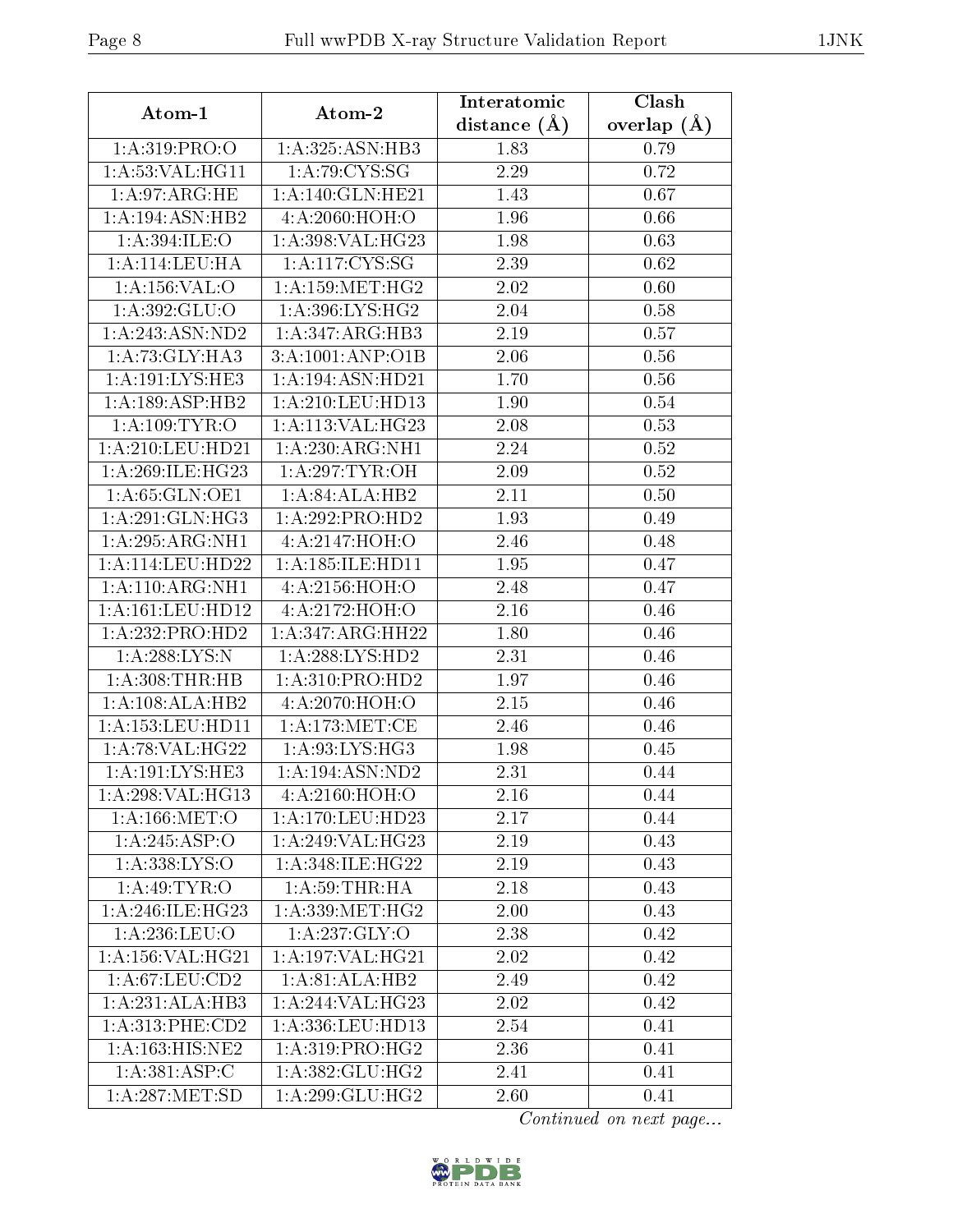| Atom-1             | Atom-2                       | Interatomic<br>distance $(\AA)$ | Clash<br>overlap<br>(A) |
|--------------------|------------------------------|---------------------------------|-------------------------|
| 1: A:369: GLU: HG2 | 1: A:369: GLU:H              | 1.69                            | 0.41                    |
| 1: A:309: PHE: N   | 1:A:310:PRO:HD2              | 2.36                            | 0.40                    |
| 1: A:328: LYS: HA  | 1:A:328:LYS:HD3              | 1.89                            | 0.40                    |
| 1:A:232:PRO:C      | 1:A:234:VAL:H                | 2.25                            | 0.40                    |
| 1:A:162:ASP:OD2    | $1:A:164:GLU:H\overline{B3}$ | 2.21                            |                         |

Continued from previous page...

There are no symmetry-related clashes.

## 5.3 Torsion angles  $(i)$

#### 5.3.1 Protein backbone  $(i)$

In the following table, the Percentiles column shows the percent Ramachandran outliers of the chain as a percentile score with respect to all X-ray entries followed by that with respect to entries of similar resolution.

The Analysed column shows the number of residues for which the backbone conformation was analysed, and the total number of residues.

| Mol Chain | Analysed                                                  |  | <b>Favoured Allowed Outliers Percentiles</b> |
|-----------|-----------------------------------------------------------|--|----------------------------------------------|
|           | $\mid$ 340/423 (80%)   315 (93%)   19 (6%)   6 (2%)   8 7 |  |                                              |

All (6) Ramachandran outliers are listed below:

| Mol | Chain | Res | <b>Type</b>      |
|-----|-------|-----|------------------|
|     |       | 66  | $AS\overline{N}$ |
|     |       | 237 | <b>GLY</b>       |
|     |       | 380 | LEU              |
|     |       | 228 | TYR.             |
|     |       | 243 | <b>ASN</b>       |
|     |       | 284 | <b>PRO</b>       |

#### 5.3.2 Protein sidechains  $(i)$

In the following table, the Percentiles column shows the percent sidechain outliers of the chain as a percentile score with respect to all X-ray entries followed by that with respect to entries of similar resolution.

The Analysed column shows the number of residues for which the sidechain conformation was analysed, and the total number of residues.

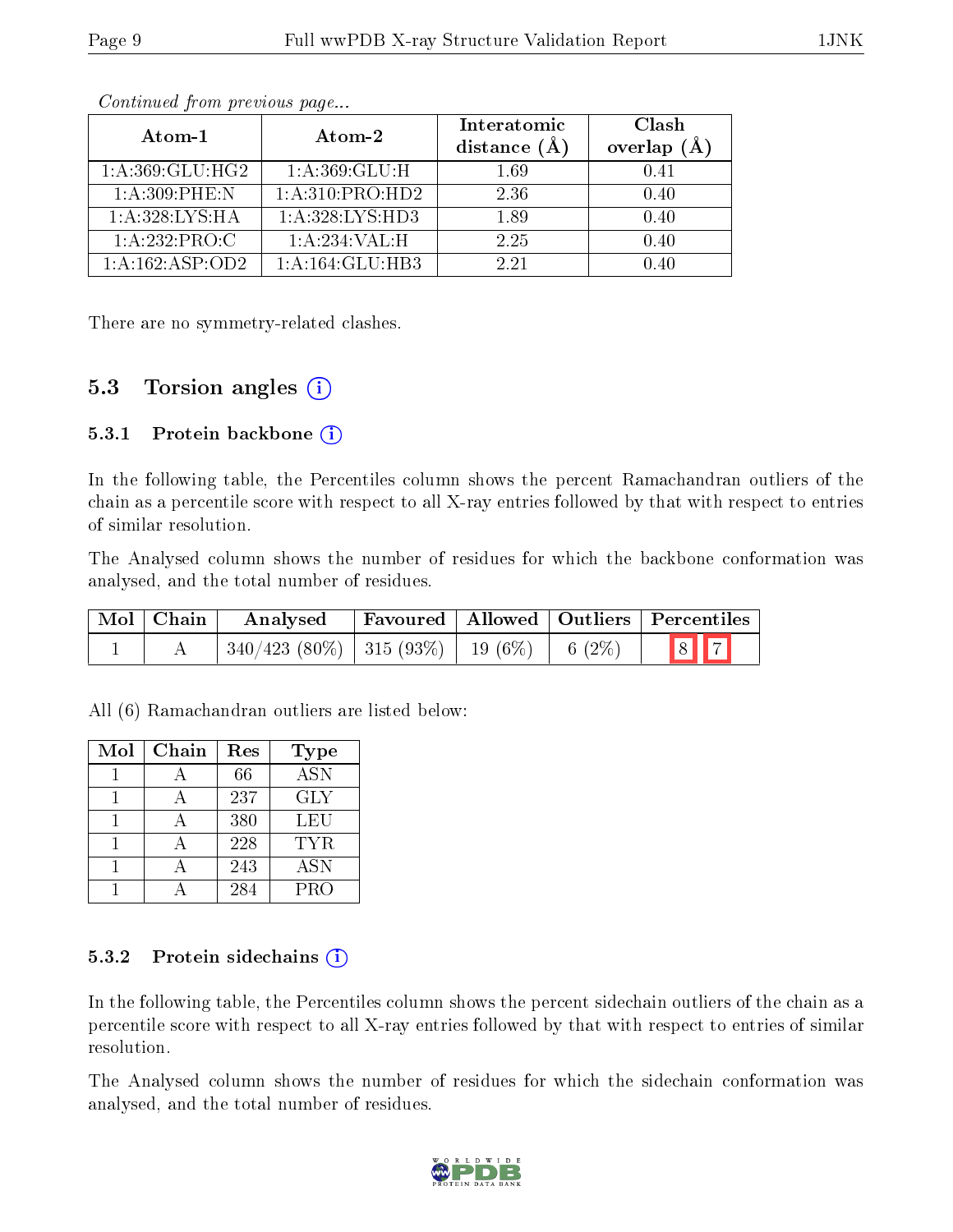| $\mid$ Mol $\mid$ Chain $\mid$ | Analysed                                      |  | Rotameric   Outliers   Percentiles |  |
|--------------------------------|-----------------------------------------------|--|------------------------------------|--|
|                                | 311/380 (82%)   297 (96%)   14 (4%)   27   39 |  |                                    |  |

All (14) residues with a non-rotameric sidechain are listed below:

| Mol          | Chain          | Res | Type        |
|--------------|----------------|-----|-------------|
| 1            | А              | 51  | <b>VAL</b>  |
| 1            | А              | 55  | <b>ASP</b>  |
| 1            | А              | 66  | <b>ASN</b>  |
| 1            | А              | 152 | <b>ASN</b>  |
| $\mathbf{1}$ | $\bf{A}$       | 153 | LEU         |
| 1            | A              | 180 | LEU         |
| $\mathbf{1}$ | A              | 201 | CYS         |
| 1            | $\overline{A}$ | 210 | <b>LEU</b>  |
| 1            | А              | 224 | VAL         |
| 1            | $\overline{A}$ | 293 | THR         |
| $\mathbf{1}$ | А              | 301 | ARG         |
| 1            | A              | 360 | <b>ASN</b>  |
| 1            | А              | 369 | GLU         |
| 1            | А              | 383 | ${\rm ARG}$ |

Some sidechains can be flipped to improve hydrogen bonding and reduce clashes. All (8) such sidechains are listed below:

| Mol | Chain | Res | Type              |
|-----|-------|-----|-------------------|
|     |       | 66  | $\overline{ASN}$  |
|     | A     | 75  | <b>GLN</b>        |
| 1   | A     | 120 | <b>HIS</b>        |
| 1   | А     | 133 | <b>GLN</b>        |
|     |       | 140 | <b>GLN</b>        |
|     |       | 152 | <b>ASN</b>        |
|     |       | 194 | <b>ASN</b>        |
|     |       | 356 | $\overline{H}$ IS |

#### 5.3.3 RNA (1)

There are no RNA molecules in this entry.

### 5.4 Non-standard residues in protein, DNA, RNA chains (i)

There are no non-standard protein/DNA/RNA residues in this entry.

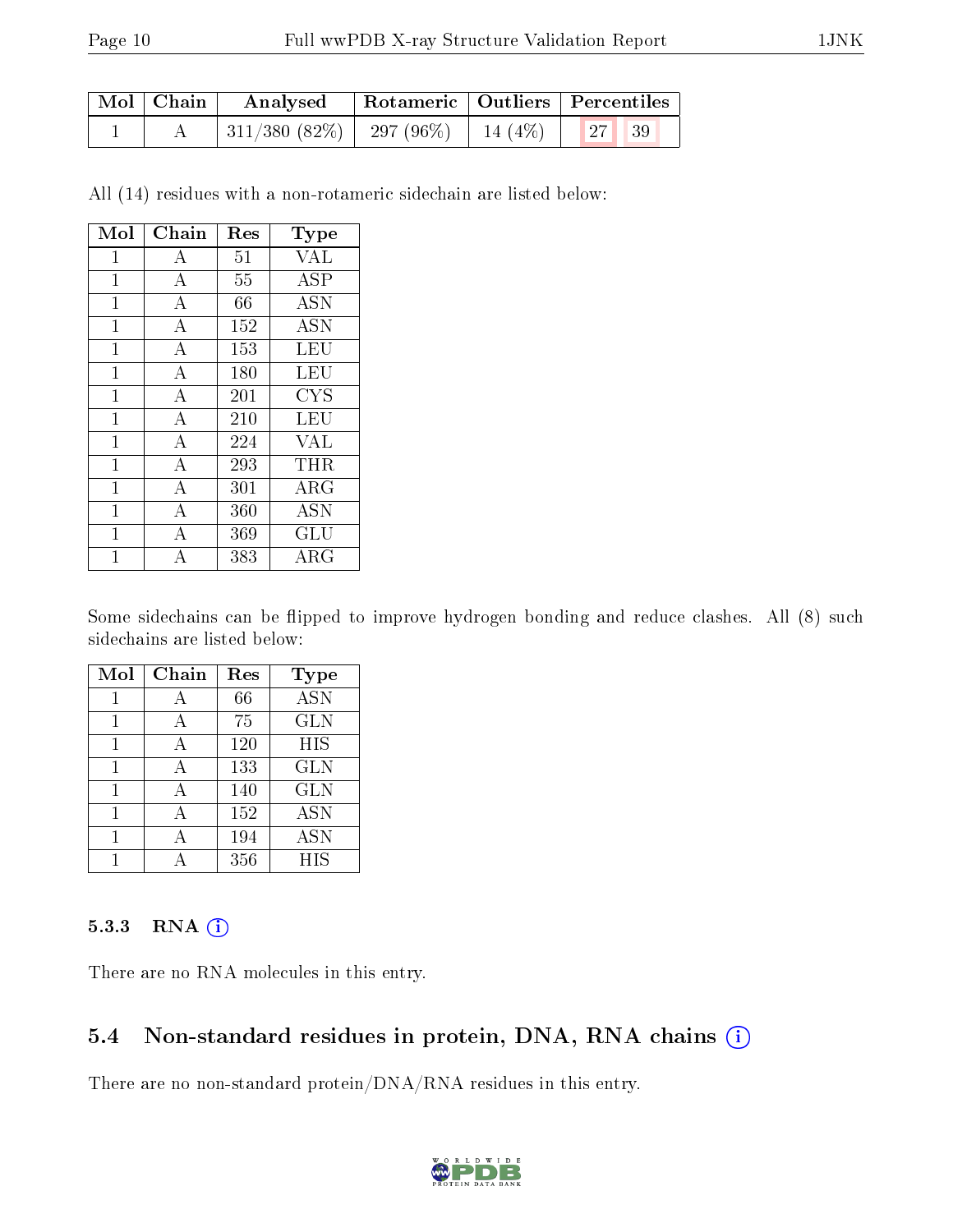### 5.5 Carbohydrates (i)

There are no carbohydrates in this entry.

## 5.6 Ligand geometry  $(i)$

Of 3 ligands modelled in this entry, 2 are monoatomic - leaving 1 for Mogul analysis.

In the following table, the Counts columns list the number of bonds (or angles) for which Mogul statistics could be retrieved, the number of bonds (or angles) that are observed in the model and the number of bonds (or angles) that are defined in the Chemical Component Dictionary. The Link column lists molecule types, if any, to which the group is linked. The Z score for a bond length (or angle) is the number of standard deviations the observed value is removed from the expected value. A bond length (or angle) with  $|Z| > 2$  is considered an outlier worth inspection. RMSZ is the root-mean-square of all Z scores of the bond lengths (or angles).

| Mol |     | $\mid$ Type $\mid$ Chain $\mid$ Res $\mid$ Link $\mid$ |      |            | Bond lengths |                                                           | Bond angles |        |
|-----|-----|--------------------------------------------------------|------|------------|--------------|-----------------------------------------------------------|-------------|--------|
|     |     |                                                        |      |            |              | Counts   RMSZ   $\# Z  > 2$   Counts   RMSZ   $\# Z  > 2$ |             |        |
|     | ANP |                                                        | 1001 | 29, 33, 33 | 2.11         | $\frac{6(20\%)}{6(20\%)}$ 31,52,52                        | 1.63        | 7(22%) |

In the following table, the Chirals column lists the number of chiral outliers, the number of chiral centers analysed, the number of these observed in the model and the number defined in the Chemical Component Dictionary. Similar counts are reported in the Torsion and Rings columns. '-' means no outliers of that kind were identified.

|     |      | Mol   Type   Chain   Res   Link   Chirals | Torsions                                 | $\parallel$ Rings |
|-----|------|-------------------------------------------|------------------------------------------|-------------------|
| ANP | 1001 | <b>Service Contract Contract</b>          | $\frac{3}{14/38/38}$ $\frac{1}{0/3/3/3}$ |                   |

All (6) bond length outliers are listed below:

| Mol | Chain | Res  | Type       | Atoms   | $Z_{\rm}$ | Observed $(A)$ | $Ideal(\AA)$ |
|-----|-------|------|------------|---------|-----------|----------------|--------------|
| 3   |       | 1001 | ANP        | PG-O1G  | 6.98      | 1.57           | 1.46         |
| 3   |       | 1001 | <b>ANP</b> | PB-O1B  | 5.62      | 1.55           | 1.46         |
| 3   |       | 1001 | <b>ANP</b> | $C4-N3$ | 3.63      | 1.40           | 1.35         |
| 3   |       | 1001 | ANP        | PG-N3B  | $-2.98$   | 1.55           | 1.63         |
| 3   |       | 1001 | <b>ANP</b> | PB-N3B  | $-2.41$   | 1.57           | 1.63         |
| 3   |       | 1001 | ANP        | $C5-C4$ | 2.20      | 1.46           | 1.40         |

All (7) bond angle outliers are listed below:

| Mol | Chain | Res      | Type        | Atoms        |         | Observed $(^\circ)$ | $Ideal(^o)$ |
|-----|-------|----------|-------------|--------------|---------|---------------------|-------------|
|     |       | 1001     | $\Delta$ NP | PA-03A-PB    | -395    | 118.70              | 132.62      |
|     |       | $1001\,$ | ΔNΡ         | $O3G-PG-O1G$ | -3.63   | 104.33              | 113.45      |
|     |       | 100 î    | ΔNΡ         | $O2A-PA-O1A$ | $-3.21$ | 96.39               | 112.24      |

Continued on next page...

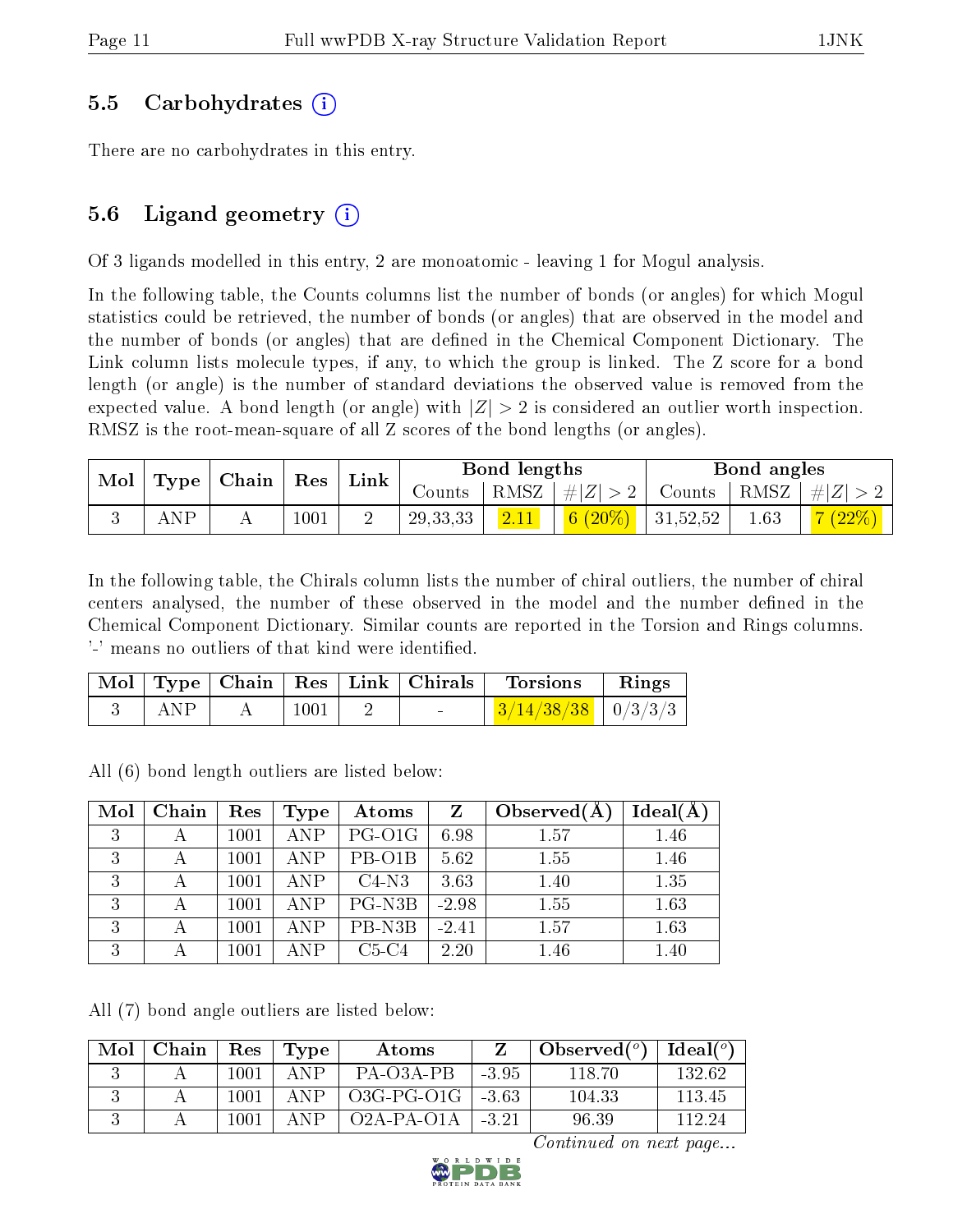| Mol | Chain | Res  | Type        | Atoms            |         | Observed $(°)$ | Ideal(°) |
|-----|-------|------|-------------|------------------|---------|----------------|----------|
|     |       | 1001 | ANP         | $N3$ -C2-N1      | $-2.86$ | 124.21         | 128.68   |
|     |       | 1001 | ANP         | $O4'$ -C1'-C2'   | 2.61    | 110.73         | 106.93   |
|     |       | 1001 | ANP         | $C2-N1-C6$       | 2.56    | 123.13         | 118.75   |
|     |       | 1001 | $\Delta$ NP | $O2B$ -PB- $O3A$ | 2.07    | 111.56         | 104.64   |

Continued from previous page...

There are no chirality outliers.

All (3) torsion outliers are listed below:

| $Mol$   Chain | Res  | $\vert$ Type | Atoms         |
|---------------|------|--------------|---------------|
|               | 1001 | ANP          | PB-N3B-PG-O1G |
|               | 1001 | ANP.         | PG-N3B-PB-O1B |
|               | 1001 | ANP          | PG-N3B-PB-O3A |

There are no ring outliers.

1 monomer is involved in 1 short contact:

|  |            | Mol   Chain   Res   Type   Clashes   Symm-Clashes |
|--|------------|---------------------------------------------------|
|  | 1001 L ANP |                                                   |

The following is a two-dimensional graphical depiction of Mogul quality analysis of bond lengths, bond angles, torsion angles, and ring geometry for all instances of the Ligand of Interest. In addition, ligands with molecular weight > 250 and outliers as shown on the validation Tables will also be included. For torsion angles, if less then 5% of the Mogul distribution of torsion angles is within 10 degrees of the torsion angle in question, then that torsion angle is considered an outlier. Any bond that is central to one or more torsion angles identified as an outlier by Mogul will be highlighted in the graph. For rings, the root-mean-square deviation (RMSD) between the ring in question and similar rings identified by Mogul is calculated over all ring torsion angles. If the average RMSD is greater than 60 degrees and the minimal RMSD between the ring in question and any Mogul-identied rings is also greater than 60 degrees, then that ring is considered an outlier. The outliers are highlighted in purple. The color gray indicates Mogul did not find sufficient equivalents in the CSD to analyse the geometry.

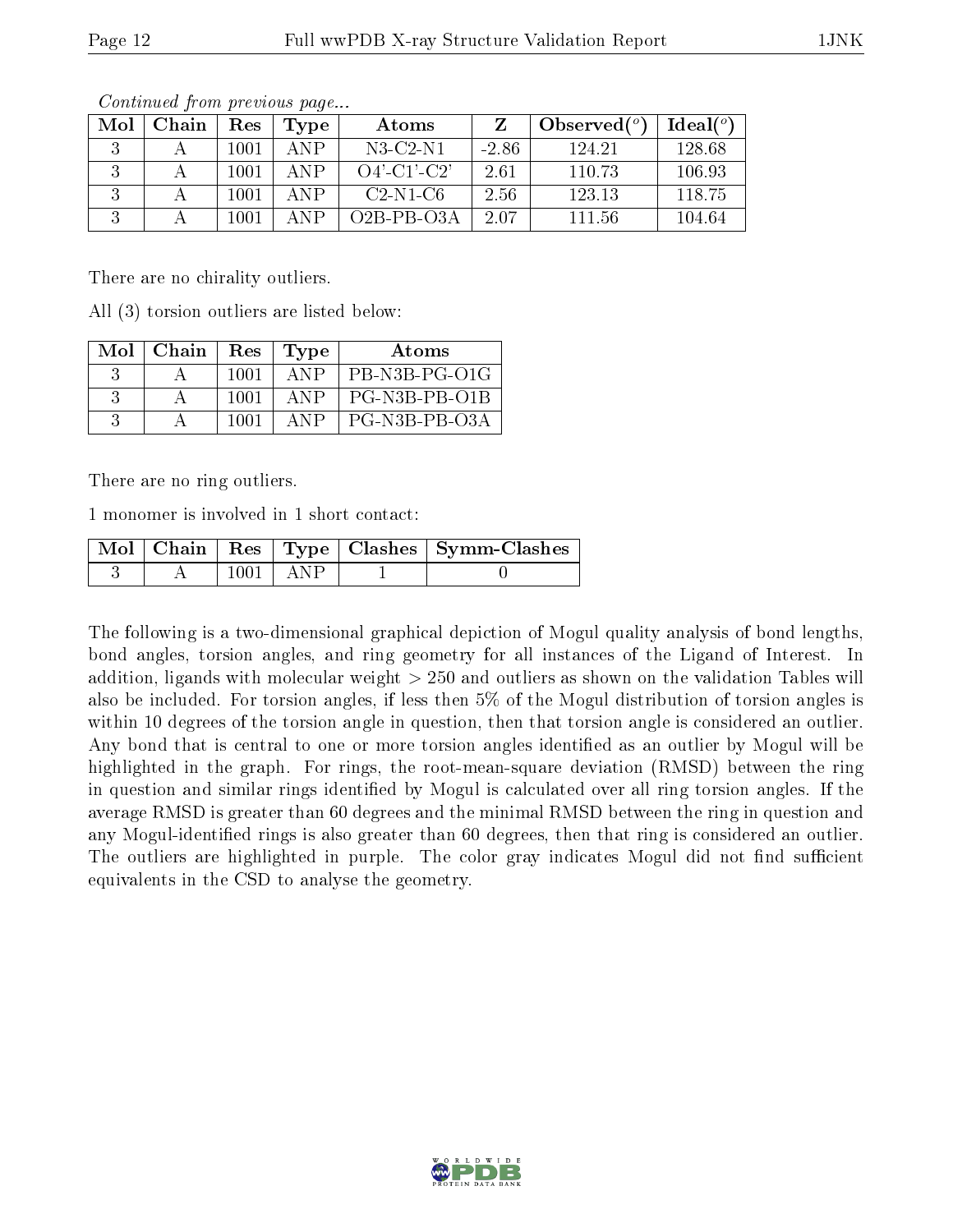

# 5.7 [O](https://www.wwpdb.org/validation/2017/XrayValidationReportHelp#nonstandard_residues_and_ligands)ther polymers (i)

There are no such residues in this entry.

## 5.8 Polymer linkage issues (i)

There are no chain breaks in this entry.